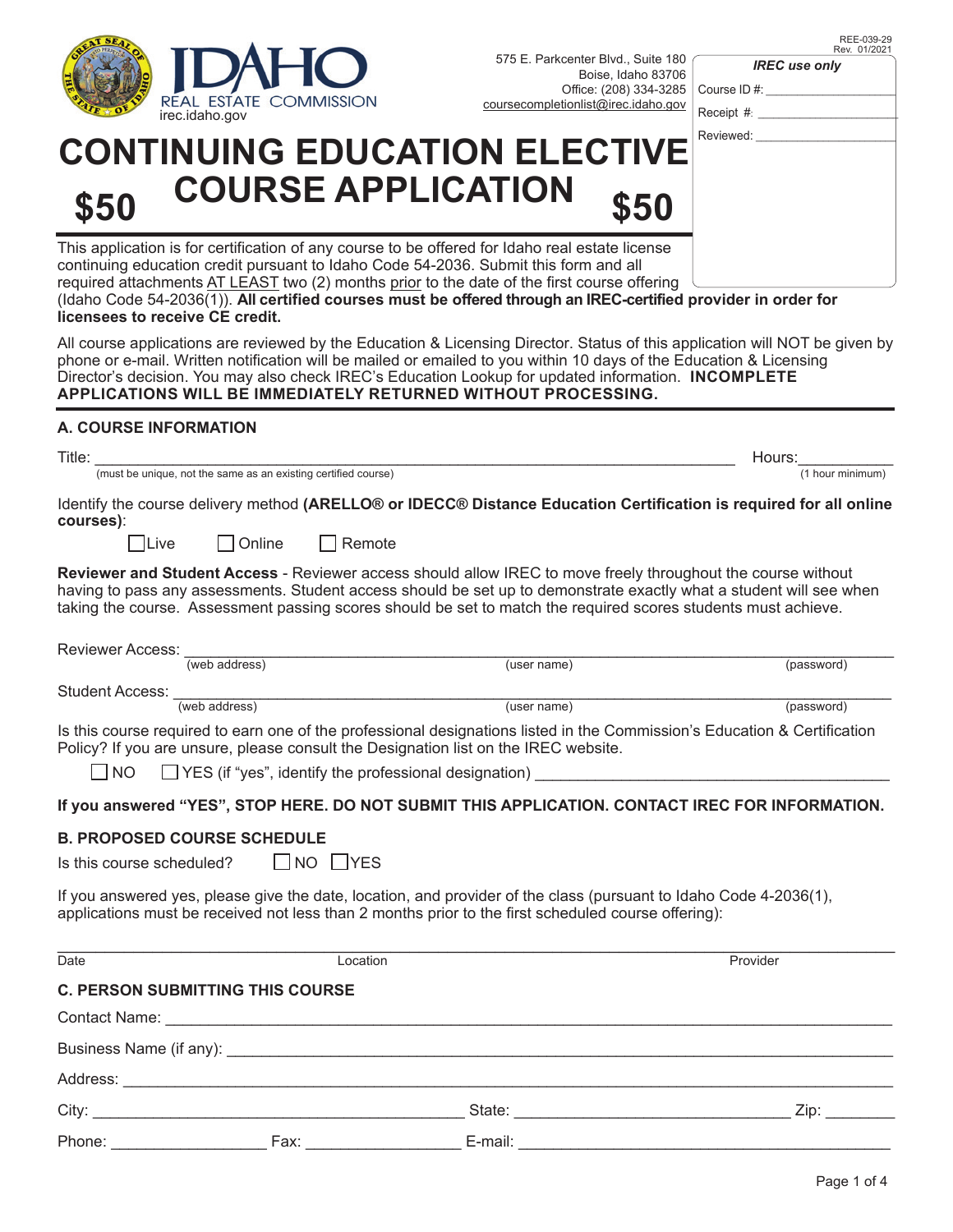**D. COURSE DESCRIPTION FOR POSTING ON THE EDUCATION LOOKUP** (maximum 200 characters): IREC reserves the right to modify the course description if more than 200 characters are used.

\_\_\_\_\_\_\_\_\_\_\_\_\_\_\_\_\_\_\_\_\_\_\_\_\_\_\_\_\_\_\_\_\_\_\_\_\_\_\_\_\_\_\_\_\_\_\_\_\_\_\_\_\_\_\_\_\_\_\_\_\_\_\_\_\_\_\_\_\_\_\_\_\_\_\_\_\_\_\_\_\_\_\_\_\_\_\_\_\_\_\_\_\_\_\_\_\_ \_\_\_\_\_\_\_\_\_\_\_\_\_\_\_\_\_\_\_\_\_\_\_\_\_\_\_\_\_\_\_\_\_\_\_\_\_\_\_\_\_\_\_\_\_\_\_\_\_\_\_\_\_\_\_\_\_\_\_\_\_\_\_\_\_\_\_\_\_\_\_\_\_\_\_\_\_\_\_\_\_\_\_\_\_\_\_\_\_\_\_\_\_\_\_\_\_ \_\_\_\_\_\_\_\_\_\_\_\_\_\_\_\_\_\_\_\_\_\_\_\_\_\_\_\_\_\_\_\_\_\_\_\_\_\_\_\_\_\_\_\_\_\_\_\_\_\_\_\_\_\_\_\_\_\_\_\_\_\_\_\_\_\_\_\_\_\_\_\_\_\_\_\_\_\_\_\_\_\_\_\_\_\_\_\_\_\_\_\_\_\_\_\_\_ \_\_\_\_\_\_\_\_\_\_\_\_\_\_\_\_\_\_\_\_\_\_\_\_\_\_\_\_\_\_\_\_\_\_\_\_\_\_\_\_\_\_\_\_\_\_\_\_\_\_\_\_\_\_\_\_\_\_\_\_\_\_\_\_\_\_\_\_\_\_\_\_\_\_\_\_\_\_\_\_\_\_\_\_\_\_\_\_\_\_\_\_\_\_\_\_\_

**E. Approved topics for continuing education** (Rule 402). Continuing education is to assure that licensees possess the knowledge, skills, and competency necessary to function in the real estate business in a manner that protects and serves the public interest, or that promotes the professionalism and business proficiency of the licensee. **The knowledge and skills taught in an elective course must enable licensees to better serve real estate consumers**.

| Approved Topics - as they pertain to real estate brokerage practice and actual real estate knowledge          |                                                                                                                           |  |  |  |
|---------------------------------------------------------------------------------------------------------------|---------------------------------------------------------------------------------------------------------------------------|--|--|--|
| a. Real estate ethics                                                                                         | I. Real estate inspections                                                                                                |  |  |  |
| b. Legislative issues that influence real estate practice                                                     | m. Property management                                                                                                    |  |  |  |
| c. Real estate law; contract law; agency; real estate<br>licensing law and administrative rules               | n. Timeshares, condominiums and cooperatives                                                                              |  |  |  |
| d. Fair housing; affirmative marketing;<br>Americans with Disabilities Act                                    | o. Real estate environmental issues and hazards,<br>including lead-based paint, underground storage<br>tanks, radon, etc. |  |  |  |
| e. Real estate financing, including mortgages and other<br>financing techniques                               | p. Water rights                                                                                                           |  |  |  |
| f. Real estate market measurement and evaluation                                                              | q. Brokerage office management and supervision                                                                            |  |  |  |
| g. Land use planning and zoning; land development;<br>construction; energy conservation in building           | r. Use of technology                                                                                                      |  |  |  |
| h. Real estate investment                                                                                     | s. Licensee safety                                                                                                        |  |  |  |
| i. Accounting and taxation as applied to real property                                                        | t. Negotiation skills                                                                                                     |  |  |  |
| j. Real estate appraising                                                                                     | u. Business success                                                                                                       |  |  |  |
| k. Real estate marketing procedures                                                                           |                                                                                                                           |  |  |  |
| Other topics that directly relate to real estate brokerage practice pursuant to Rule 402.01 (please specify): |                                                                                                                           |  |  |  |

Please select a topic—your course materials must support your selection.

#### **F. COURSE PRESENTATION OUTLINE**

Attach a timed course outline in the format below. Show each major segment of your course, and give a detailed breakdown of sub-topics. Identify all non-instruction periods (i.e., breaks, lunch, final exam time, etc.) Include all requested information and specific learning objectives\* that begin with action verbs describing cognitive behavior. (See page 4 of this application for a list of cognitive action verbs included in Blooms's Taxonomy.)

#### **\*Learning objectives describe what the student will be able to do at the end of the section, NOT what the instructor will be teaching or doing.**

#### **EXAMPLE**

| # Minutes for<br>each segment                | Subject content of<br>each segment | Teaching method                                                                                |                                        |
|----------------------------------------------|------------------------------------|------------------------------------------------------------------------------------------------|----------------------------------------|
| 20 minutes                                   | Applying It to Real<br>World       | Identify the types of agency allowed through your broker's<br>agency policy.                   | Group Exercise/<br><b>Case Studies</b> |
| Your Broker's<br>15 minutes<br>Policy        |                                    | Evaluate the effects of your broker's agency policy on your<br>day to day real estate practice | Lecture/Group<br><b>Discussion</b>     |
| 10 minutes                                   | <b>BREAK</b>                       |                                                                                                |                                        |
| Present the<br>15 minutes<br><b>Brochure</b> |                                    | Explain the agency disclosure brochure to a potential<br>buyer or seller                       | Participant role play                  |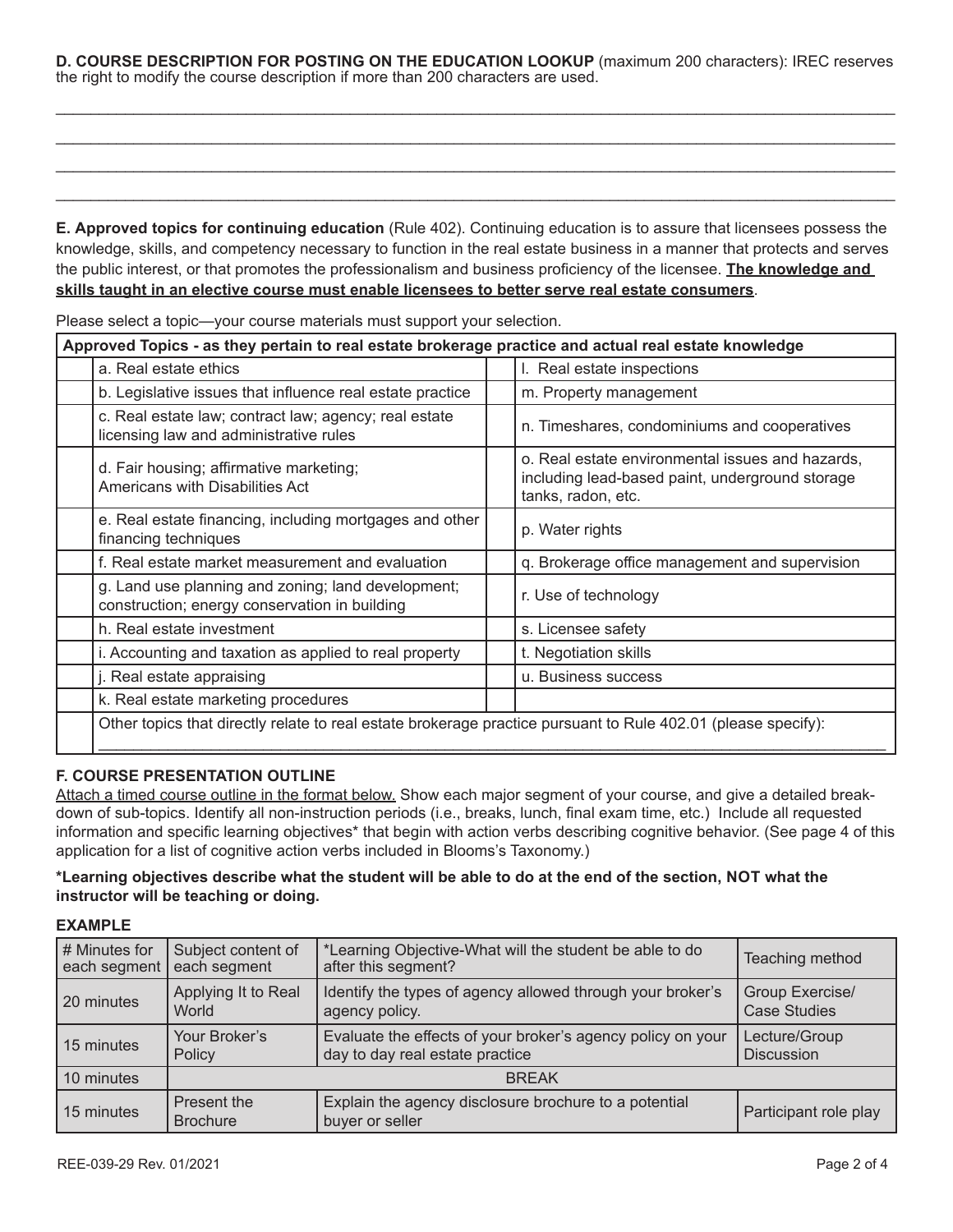| <b>Checklist</b>                                                                                                            | <b>REQUIRED ATTACHMENTS</b>                                                                            |  |  |  |
|-----------------------------------------------------------------------------------------------------------------------------|--------------------------------------------------------------------------------------------------------|--|--|--|
|                                                                                                                             | \$50 non-refundable application fee (check or credit card authorization form)                          |  |  |  |
|                                                                                                                             | Unique course title                                                                                    |  |  |  |
|                                                                                                                             | Timed Course Outline with properly formatted learning objectives (Section F)                           |  |  |  |
| Attachments may be submitted as hard copy(ies), on a thumb drive or CD-ROM along with this original, notarized application. |                                                                                                        |  |  |  |
|                                                                                                                             | <b>LIVE COURSES ONLY</b>                                                                               |  |  |  |
|                                                                                                                             | Current IREC 100% Attendance Policy (see irec.idaho.gov for the most current version)                  |  |  |  |
|                                                                                                                             | Visual aids used during the course (slides, videos, audio recordings, etc.)                            |  |  |  |
|                                                                                                                             | Instructor Guide (any materials used in teaching the course that are not part of the student<br>guide) |  |  |  |
|                                                                                                                             | Student Guide (including handouts, any activities, etc.)                                               |  |  |  |
| <b>ONLINE COURSES ONLY</b>                                                                                                  |                                                                                                        |  |  |  |
|                                                                                                                             | Full exam item bank and answer keys                                                                    |  |  |  |
|                                                                                                                             | <b>Current ARELLO Distance Education Certification</b>                                                 |  |  |  |
|                                                                                                                             | Copy of print view of course materials                                                                 |  |  |  |

**NOTE: Your application can only be evaluated based on the materials you submit. We cannot assume anything so if it's part of the course, you must include it with the application. Provide all handouts and other information you plan to use. We will send a written decision within ten (10) business days by email after the Education & Licensing Director has reviewed the course. Course approval or denial information will not be given over the phone.**

By signing below, Applicant represents and warrants that Applicant is the author or owner of all materials submitted, or has a license or is authorized to use any materials which Applicant does not own. The Applicant agrees to recognize and not infringe upon any copyright or other intellectual property rights of others. The Applicant further understands that this course must only be offered for Idaho continuing education credit when presented through an Idaho certified course provider.

## SIGNATURE REQUIRED:

Applicant Signature

REFUND POLICY: Because of rising costs associated with issuing a refund, it is the policy of the Idaho Real Estate Commission to refund over-<br>payments of under \$25 only if requested in writing within 30 days of the Commiss